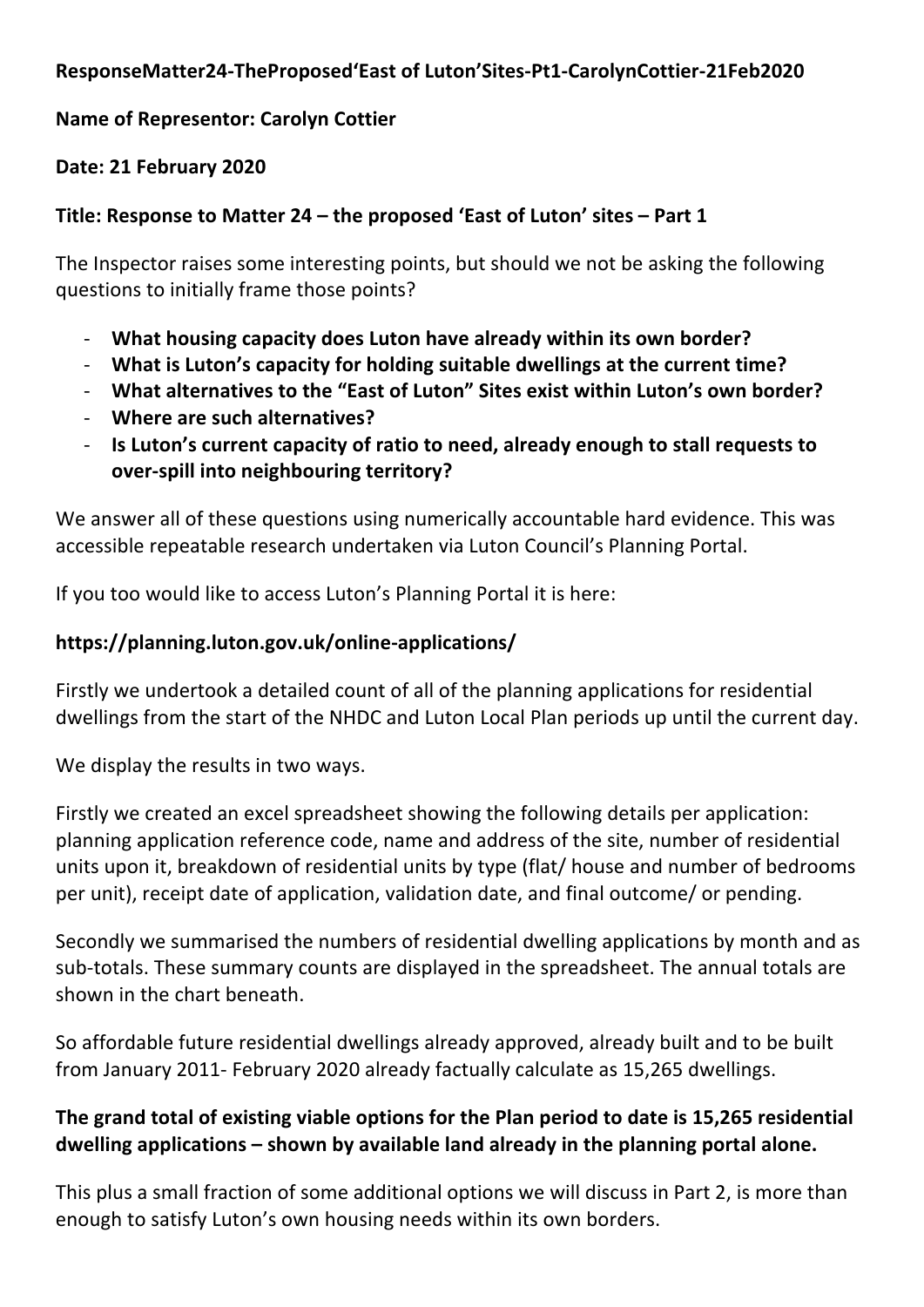Since this number satisfies and is greater than any housing need stated by Luton Council for its plan period, the unmet need is proven as mythological in basis and perpetuated erroneously.

Because the dwelling numbers exist already inside the planning system as live applications already passed, or being considered, we can assume that the land for them to exist upon IS AVAILABLE.

Having overlooked this represents huge failings on behalf of both Luton Borough Council's Planning Department and North Hertfordshire District Council Officers.

Since both Councils have wasted hundreds of thousands of pounds arguing over how to fulfil "an unmet housing need" when it was already fulfilled and hiding under their noses in plain sight. We recommend they be rigorously reprimanded.

Did it really have to take public representors to take the initiative and count what was actually already available in the form of existing planning applications for housing?

Council officers could have done this at the outset, could they not?

**This precisely why Government Guidance prescribes that an inventory of land in the form of a HELAA** be made so that this register can underpin and inform the **later** SHLAA. Note: Inspector has been repeatedly reminded of this necessity numerous times since the initial round of hearings.

# **First HELAA, later SHLAA.**

Please press "suspend button" in order that a HELAA register to be made. Make them count how many land sites they REALLY already have, and order that they list them ALL first.

Make all four councils in the housing market area do this.

The results will be surprising and save A LOT of money I guarantee.

I shall remind you; as Planning Inspector you have the wonderful luxury of knowing every minute you spend is a paid minute. And I am sure even then you question whether it's worth it …Us, on the other hand, for us every minute is a wasted minute. And they have misappropriated thousands and thousands of hours of our time, money and patience in this unpaid untangling of their witless incompetence. So compensation in some form or another, *will* be something we shall absolutely pursue.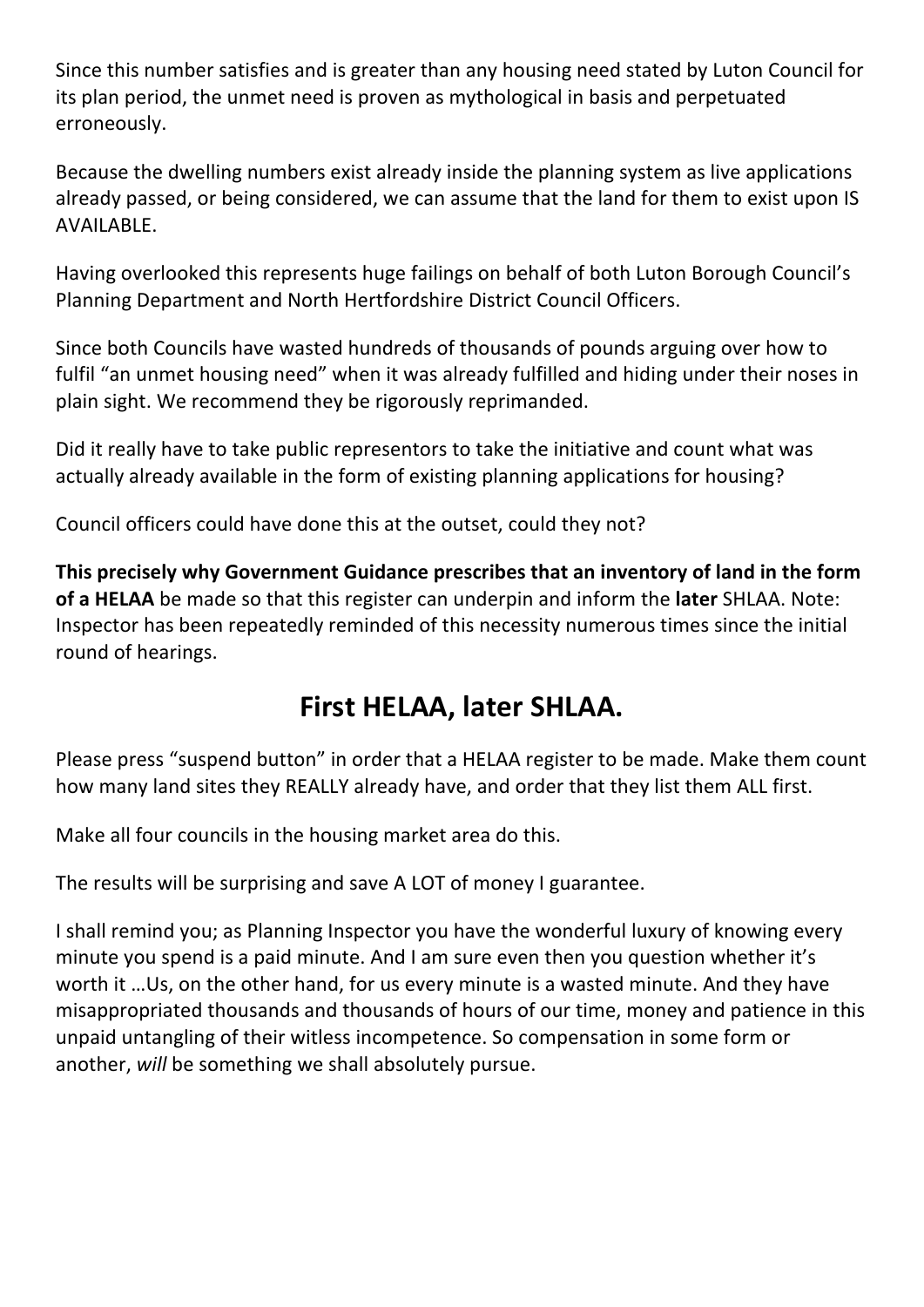The final result of what residential dwellings are in Luton's Planning portal since 2011 is this:

|      |       |                |             |             | <b>Unspecified</b><br>Type (so a<br>mixture of |              |
|------|-------|----------------|-------------|-------------|------------------------------------------------|--------------|
|      |       | $\overline{2}$ | 3           | 4           | different                                      |              |
|      | 1 Bed | <b>Beds</b>    | <b>Beds</b> | <b>Beds</b> | sizes)                                         | <b>TOTAL</b> |
| 2020 | 117   | 150            | 53          | 10          | 1251                                           | 1581         |
| 2019 | 604   | 876            | 154         | 122         | 166                                            | 1922         |
| 2018 | 1673  | 1090           | 206         | 64          | 0                                              | 3033         |
| 2017 | 325   | 270            | 34          | 17          | 1550                                           | 2196         |
| 2016 | 326   | 124            | 23          | 7           | 1031                                           | 1511         |
| 2015 | 129   | 100            | 88          | 35          | 550                                            | 902          |
| 2014 | 355   | 50             | 51          | 6           | 1604                                           | 2066         |
| 2013 | 143   | 67             | 21          | 12          | 130                                            | 373          |
| 2012 | 106   | 159            | 4           | 4           | 448                                            | 721          |
| 2011 | 128   | 66             | 54          | 7           | 705                                            | 960          |
|      | 3906  | 2952           | 688         | 284         | 7435                                           | 15265        |

We have added Power Court as 500 in 2016

Please see the housing plan numbers summary in the Planning Portal Spreadsheet. This gives other details. Then for further details still, look up the reference number in the planning portal yourself.

We have screened for repeats. We avoided these by vigilantly removing them as we went along. I am sure though that these do not materially affect the overall picture that has emerged.

#### **CONCLUSIONS**

### **The conclusions for Matter 24 – the proposed 'East of Luton' sites are:**

**Inspector's Question 24.1:** The three 'East of Luton' sites are proposed to deliver 1,950 new homes to assist in addressing the unmet housing needs of Luton Borough, which is identified as being 9,300 homes of the Luton plan period of 2011 to 2031.

**Conclusion 24.1:** Where is the *unmet housing need* if Luton **already have more than their total identified number inside its own planning portal as existent applications**? And we are only halfway through the Plan period…so even more sites yet will likely come forward over the remaining 10 years to offer yet even further fulfilment of these, in-excess of their over-stated numbers.

**Inspector's Question 24.1.d:** Without the 'East of Luton' sites, are there any realistic alternative options (with a reasonable likelihood of being delivered) for addressing Luton